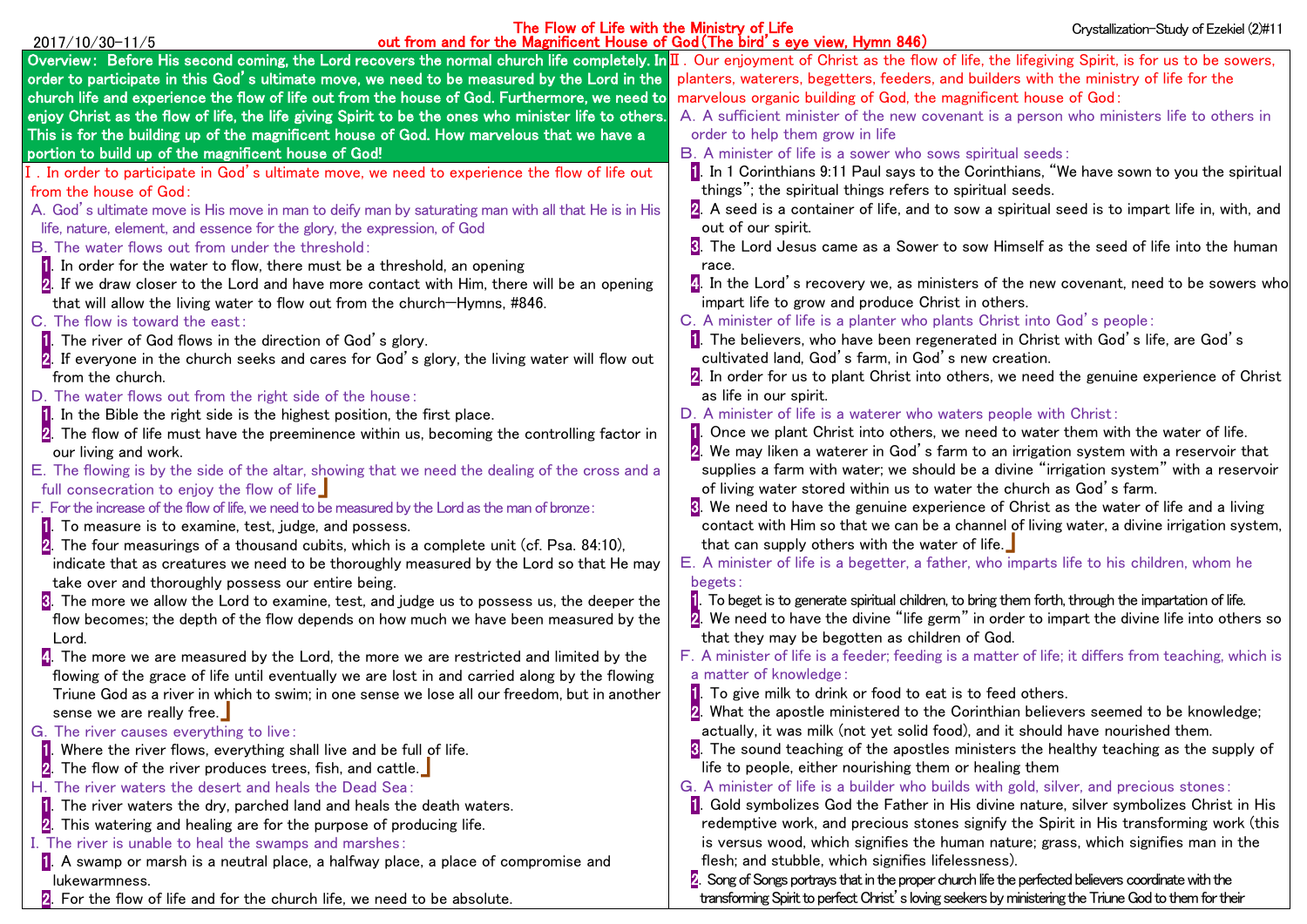3."If you are in the Lord's recovery, be in the recovery absolutely, not halfway…The Lord Jesus desires and requires absoluteness $\cdots$ By being absolute we will be in the flow, and the flow will not be a trickle but a river to swim in. Then everything shall live where the river comes"」

Day 1:Ezek. 47:1Then He brought me back to the entrance of the house, and there was water flowing out from under the threshold of the house to the east (for the house faced east); and the water flowed down below the south side of the house, on the south of the altar.

Psa.46:4There is a river whose streams gladden the city of God, The holy place of the tabernacles of the Most High.

2Cor.3:18But we all with unveiled face, beholding and reflecting like a mirror the glory of the Lord, are being transformed into the same image from glory to glory, even as from the Lord Spirit.

John 7:18He who speaks from himself seeks his own glory; but He who seeks the glory of Him who sent Him, this One is true, and unrighteousness is not in Him.

1Cor. 10:31 Therefore whether you eat or drink, or whatever you do, do all to the glory of God.

Day 2: Ezek. 47:3 When the man went out to the east with the line in His hand. He measured a thousand cubits; and He led me through the water, water that was to the ankles.

4 Then He measured a thousand cubits and led me through the water, water that was to the knees. Then He measured a thousand cubits and led me through the water, water that was to the loins. 5 Then He measured a thousand cubits, and it was a river that I could not pass through; for the water had risen, enough water to swim in, a river that could not be crossed. Psa. 84:10 For a day in Your courts is better than a thousand; I would rather stand at the threshold of the house of my God

Than dwell in the tents of the wicked.

John 1:5 And this is the message which we have heard from Him and announce to you, that God is light and in Him is no darkness at all.

Day 3: Ezek. 47:8  $\cdots$ Then said He to me. This water flows out toward the eastern region and goes down into the Arabah and goes to the sea; when it flows into the sea, the water of the sea is healed.9 And every living creature which swarms in every place where the river goes shall live, and there will be very many fish when this water comes there. And the water of the sea shall be healed, and everything shall live wherever the river comes.・・・10 And fishermen will stand beside the sea from En-gedi even to En-eglaim; it will be a place for the spreading of nets. Their fish shall be according to their kinds, like the fish of the Great Sea very many.

Day 4: Ezek. 47:11 But its swamps and its marshes will not be healed; they shall be left for salt. 12 And on the banks on both sides of the river will grow all kinds of trees for food. Their leaves will not wither, nor will their fruit fail; but they will bring forth new fruit every month because the water for them flows out of the sanctuary. And their fruit shall be for food, and their leaves for healing.

Rev. 3:15 I know your works, that you are neither cold nor hot; I wish that you were cold or hot. 16 So, because you are lukewarm and neither hot nor cold, I am about to spew you out

transformation by the Triune God's attributes being wrought into them to become their virtues  $\overline{3}$ . This is for the building up of the church as the organic Body of Christ to consummate the New Jerusalem for the accomplishing of God's eternal economy.

## of My mouth.

# Day 5:

2Cor. 3:6 Who has also made us sufficient as ministers of a new covenant, ministers not of the letter but of the Spirit; for the letter kills, but the Spirit gives life.

1Cor.3:6 I planted, Apollos watered, but God caused the growth. 7 So then neither is he who plants anything nor he who waters, but God who causes the growth. 8 Now he who plants and he who waters are one, but each will receive his own reward according to his own labor. 9 For we are God's fellow workers; you are God's cultivated land, God's building.

John 4:14 But whoever drinks of the water that I will give him shall by no means thirst forever; but the water that I will give him will become in him a fountain of water springing up into eternal life.

Day 6: 1Cor.4:15 ••• For in Christ Jesus I have begotten you through the gospel.

3:2 I gave you milk to drink, not solid food, for you were not yet able to receive it. But neither yet now are you able, ••• 10 According to the grace of God given to me, as a wise master builder have laid a foundation, and another builds upon it. But let each man take heed how he builds upon it.

2Tim.1:13 Hold a pattern of the healthy words that you have heard from me, in the faith and love which are in Christ, Jesus.

## Composition for prophecy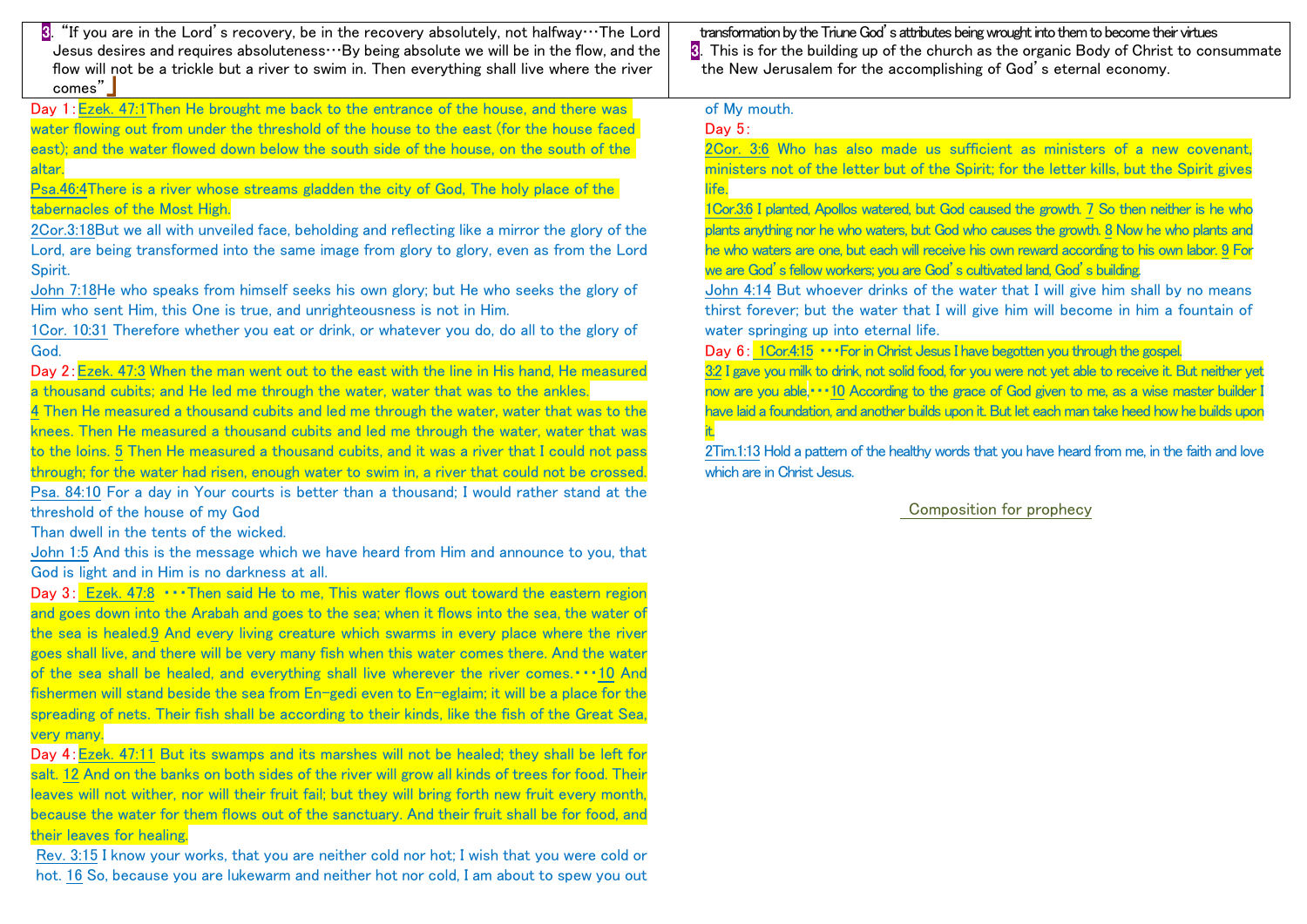#### Experience $(1)$ : By being measured by the Lord, river of water of life will flow

The main point for us in Ezekiel 47 is that we all need to be willing to be measured. There is no need for us to struggle, to strive, or to exercise our effort to do anything. The only need is...to be willing to be measured again and again and again and again. We need to tell the Lord, "Lord, I am willing to be measured." Then the flow will eventually become the river. If the saints in a local church are willing to be measured again and again and again and again, four times to one hundred percent, there will be a river to water the parched desert, to heal the dead sea, to grow the trees and produce the fish, and to produce the kids and the calves. What we need is to be measured for the Lord's move. We need to be tested, examined, taken over, and possessed by the Lord.

#### For Young Working Saints

The more you are examined, tested, and judged by the Lord and possessed by Him, the deeper the depth of the flow becomes. Depth of the flow depends on how much you are measured.

Man has two major problems in the relationship with God. One is that the man is not absolute to God. The other is that your humanity is not balanced. So when you are measured by the Lord, these things are to be measured.

In nineteenth century, the Lord raised a group of brothers in the United Kingdom to recover church life and release the divine truth of the Bible. The reason why they could recover the church life and the truth was because they follow the Lord's word absolutely. On the other hand, when we consider the history of degradation of the church, the cause of its degradation was in the principle of Babylon. The principles of Babylon are hypocrisy, confusion, and mixture that are halfway and not absolute. For example, in Babylon there are mixtures of things of God and things of idles. There are things of God but at the same time there is an idle worship. This kind of mixture is not something absolute to God, so it is abomination to God. You need to learn the "key success factors" and the "key failure factors" from both degradation and recovery of the church.

Another principle of Babylon is hypocrisy. When you come before the Lord, you must not fall into hypocrisy by pretending to be spiritual nor telling a lie to Him. Let's say, during fellowship with the Lord, or in the church meetings, the Lord measured you and pointed out that you were halfway and not absolute. Then you should not act as if you are never pointed out by the Lord. Every fallen man is not absolute to the Lord. But praise the Lord. The Lord as a man has been absolute to God the Father always during thirty-three and a half years on the earth. Eventually He died on the cross according to the will of the Father.Only this humanity of the Lord is absolute to God as the burnt offering for His satisfaction. Because there is the principle of Babylon in the fallen man, he has tendency to pretend to be spiritual. Call upon the Lord's name, take the Lord's grace, and accept the Lord's enlightenment and exposure in the simple and genuine way. You should not pretend to be spiritual by assuming not being spiritual is uncool. The divine principles in the God's economy are death and resurrection. Without death, there is no being measured, no being judged, no resurrection and no flow of river. Therefore, it is OK to be uncool.

When the Lord measures you, He also exposes your unbalanced humanity. For example, you are so cheerful person that you can react promptly to things happened. Prompt reaction is your strong point in one side, but you may make an inappropriate comment in response to various kinds of things without deep consideration. These comments without consideration may result in breaking human relationship in many cases. The point here is that your humanity is not balanced, so your strong point is not utilized but even causes a problem.

Hymn 626 (JP 458) verse 3 I'm ashamed, my Lord, for seeking Self to guard always; Though Thy love has done its stripping, Yet I've been compelled this way. Lord, according to Thy pleasure Fully work on me; Heeding not my human feelings, Only do what pleases Thee. Each blow I suffer Is true gain to me In the place of what Thou takest Thou dost give Thyself to me.

## Experience $\mathcal{D}$ : The minister of the new testament, impart life into others

The first thing a new testament minister does is not to pass on doctrinal teachings but to sow spiritual seeds. A seed is a container of life, and to sow a seed is to impart life. Hence, sowing the spiritual things is a matter of life. According to Matthew 13, the Lord Jesus came as a Sower to sow Himself as the seed of life into the human race….In the Lord's recovery we as ministers of the new covenant need to be sowers who impart life into others.

To be a sower is much more difficult than to be a teacher. In order to be a teacher, a person simply needs to go to a Bible school where he may be trained to be a good speaker, learning not only biblical doctrines and parables but also how to use one's voice, tell stories, speak eloquently, and use gestures. However, in order to be a sower, one must have seeds of life that can grow and produce Christ in others. Such spiritual seeds are not mere doctrines or letters; instead, they are something of life in our spirit. They are spiritual things, things that are in, with, and out of our spirit.

### For junior and senior high students

The minister of the new covenant is a person who supplies life to others and helps them to grow in life. Ministers of life are seeds sowers and they sow spiritual seeds.

Learn to supply life to others from your junior and senior high days. Learn two things about supplying life to others. One is to supply to people younger than yourself and the other is to understand the mutuality of the church life and supply to the ministers who are serving you.

There are elementary school kids in the church life. Many of them are little and not yet baptized. But before they become junior high students, they should be baptized while they are fifth or sixth graders. Since you have experienced your elementary days, you can sympathize with their failures and weaknesses, and you can be the help to show them how to pray to the Lord, how to touch the love of the Lord. Do not think you cannot supply life to others because you are young and weak. You may be weak, but they are even weaker. The newly saved brothers and sisters of junior and senior high, brothers and sisters who stopped coming to the meetings, gospel friends, and people who just moved over are also the same in principle. Have interests in them, pray for them, and talk to them.

Moreover, because the Lord is trying to recover the mutuality in the church life, you should also pray for the serving ones in the church. Please read the following Bible verses.

Hebrew 10:24 And let us consider one another so as to incite one another to love and good works, 25 Not abandoning our own assembling together, as the custom with some is, but exhorting one another; and so much the more as you see the day drawing near.

Here, the importance of mutuality of church life is expressed with the use of expressions such as "consider one another", "incite one another", and "exhorting one another". Therefore, being a junior and senior high student, you also need to pray for the serving ones at the youth district, brothers and sisters who are college students, your parents, the responsible brothers of the church, and the coworkers who are ministering the Word in the conferences.

Brother Witness Lee's testimony: From August 1986, brother Lee was transferred from Anaheim, USA to Taipei for 2 years, and implemented FTTT (Full Time Training in Taipei). There was one time that brother Lee got sick and was unable to talk in the training during that week. The church in Taipei informed the saints and asked them to pray. One sister, a high school student who heard about it and wrote a letter to brother Lee. The letter said, "I heard that you are sick and I am terribly concerned. Are you feeling a little bit better?" Brother Lee was very much encouraged after reading this letter, so brother Andrew Yu read the letter to the trainees at the full time training. Brother Andrew said, "We need to pray for brother Lee, this little sister is a good pattern. Brother Lee was refreshed by receiving the sister's supply."